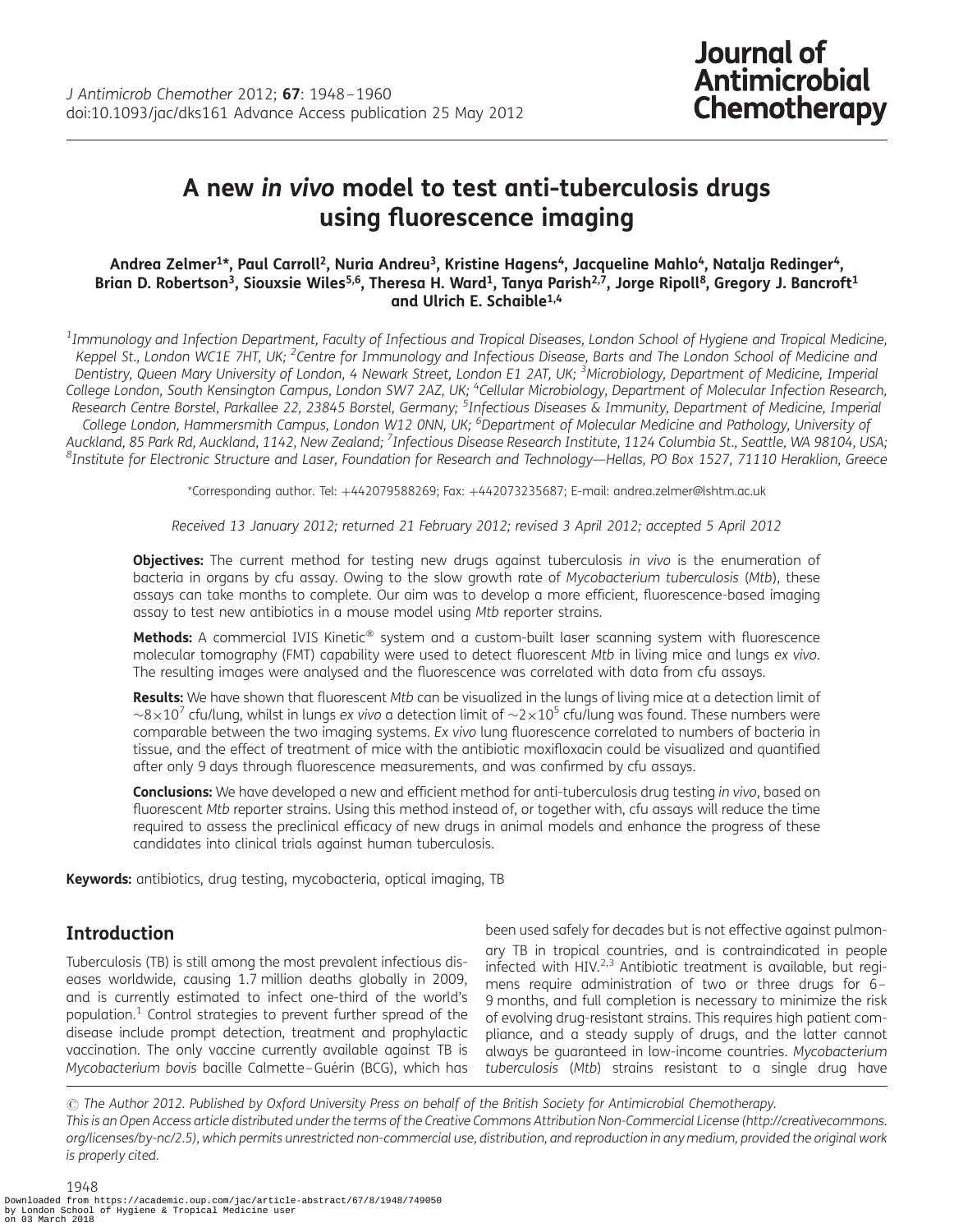emerged in every country surveyed, and multidrug-resistant strains, defined as strains resistant to at least isoniazid and ri-fampicin, are prevalent, particularly in Eastern Europe.<sup>[1](#page-11-0)</sup> In addition, 57 countries worldwide had reported at least one case of TB caused by an extensively drug-resistant (XDR) strain, resistant to first- and second-line drugs, by September 2009.<sup>[4](#page-11-0)</sup> The increase in drug resistance and the lack of an effective vaccine against adult TB are serious threats to the control of TB, creating a great need to identify and develop new anti-TB drugs and vaccines.

Preclinical in vivo models are needed to test new drugs for both their efficacy and their pharmacodynamics and pharmacokinetics, which cannot be achieved in vitro. This is particularly important in TB as immunopathology leads to the formation of granulomatous lesions in patients during the course of the disease.<sup>5,[6](#page-11-0)</sup> These rigid structures are thought to sequestrate the bacilli and prevent spread throughout the body; however, they could also prevent drugs from penetrating into the tissue and reaching the target bacteria. Mouse models of TB are well established and provide suitable and convenient tools for early stage drug screening, although the lesions formed in the mouse lung can differ from those in TB patients.<sup>[7,8](#page-11-0)</sup> However, pathology still occurs and can lead to gross changes in the tissue morphology of the infected mouse lung.<sup>[9,10](#page-11-0)</sup> Another fact that needs to be considered when testing new drugs is that mycobacteria can alter their metabolic state during growth and persistence inside the host tissue and can switch to a less active or dormant state in which they may become less susceptible to antibiotics.<sup>11</sup> Different mouse models of TB exist which resemble certain aspects of human TB, including those for granuloma necrosis and hypoxia in C3HeB/FeJ mice, a variety of models for chronic or latent infection, as well as for active progressive infection in the absence of adaptive immunity in severe combined immunodeficiency (SCID) mice.<sup>[9,12](#page-11-0)</sup>

To assess the efficacy of a new anti-TB drug in mice, bacterial viability and growth has been measured to date by cfu assays in target organs such as the lung and spleen. This method is reliable and accurate, but it is time-consuming and labour-intensive and provides only retrospective data, as mycobacterial colonies can take up to 6 weeks to become countable. Moreover, cfu assays are endpoint measurements, which require killing the animal. This not only increases the number of animals required and the cost, thereby decreasing the number of drug candidates that can be screened at any one time within the limited aerosol containment space available at most animal facilities, but also prohibits a further follow-up of an individual animal for longlasting drug effects or remission. In contrast, biophotonic imaging (BPI) of bioluminescent or fluorescently labelled bacteria would enable an instant assessment of bacterial load and location by using highly sensitive cameras to directly measure the visible light produced by these microorganisms. By utilizing labelled strains that maintain the virulent traits of the parental Mtb strain in a mouse infection model, this should help to speed up the process of drug screening. It would allow longitudinal studies in which individual animals can be followed over time, and therefore helping to reduce the number of animals needed and to decrease the variation in the data. $13-17$  $13-17$  $13-17$  BPI has been used extensively to monitor the progression of other bacterial infections, bacterial gene expression and the effect of vaccines or drugs.[18](#page-11-0) Although bioluminescence was used in the

majority of these studies, both methods have their advantages and disadvantages. Bioluminescence provides a superior signal-to-noise ratio and, due to its enzymatic nature, allows the rapid detection of changes in microbial metabolism.<sup>[19](#page-11-0)</sup> In contrast, fluorescent proteins (FPs) do not rely on co-factors or administration of an exogenous substrate (which may be subject to tissue penetration issues), bacterial colonies are often characterized by a coloured appearance, $20$  which is a convenient indicator of marker protein expression, and results obtained by in vivo imaging can easily be followed up by fluorescence microscopy once animals are killed. Absorption and consequently penetration of light through tissue is a challenging issue for in vivo imaging approaches. Absorption of light is dependent on wavelength and tissue type. Light of longer wavelengths travels better through tissue, and blood-rich tissue absorbs light more efficiently than less vascularized tissue. Importantly, absorption drops rapidly between the wavelengths of  $\sim$  580 and  $\sim$  650 nm.<sup>21</sup> Therefore, the use of red FPs is favoured for in vivo imaging over green or yellow FPs, but often green FP (GFP) is the reporter of choice, whereas the use of red FPs (RFPs) for infectious disease models is still rare. $18$  The red fluorescent reporter strains of Mtb in combination with the instrumentation described in this study are expected to allow visualization of fluorescent signals up to 0.5 cm deep in lung tissue.

The purpose of this study was to develop a fluorescence-based imaging assay using reporter strains of Mtb to expedite and facilitate in vivo testing of anti-TB drugs. We have previously described the development of Mtb strains expressing RFPs.<sup>20</sup> Here we characterized these fluorescent strains for in vivo and ex vivo imaging in an immune-compromised mouse model of infection, which allows the progressive growth of Mtb, using a commercially available IVIS Kinetic<sup>®</sup> system to provide proof of principle that fluorescence imaging can be employed to evaluate the efficacy of new anti-TB drugs in vivo. To verify IVIS results and improve the resolution of images, we used a custom-built laser scanning (LS) system. Our aim was to assess the feasibility and sensitivity of fluorescence imaging for monitoring the course of Mtb infection in mice and the impact of antibiotic treatment on bacterial burden.

# Materials and methods

## Bacterial strains and culture conditions

Bacterial strains, plasmids and FPs used in this study are summarized in Table [1](#page-2-0). Construction of reporter plasmids was described previously in detail.<sup>[20](#page-11-0)</sup> Briefly, the promoter  $P_{\text{smyc}}$  was amplified by PCR from pSE100 and cloned into the vector pSMT3 to generate pSMT3-S via BamHI/XbaI restriction sites.<sup>[22](#page-11-0),[23](#page-11-0)</sup> In the case of pCherry10, the G13 promoter from Mycobacterium marinum was used to generate pSMT3-G13. mCherry, tdTomato and Turbo-635 sequences were codon-optimized for Mtb codon preferences, synthesized (Genscript USA Inc., Piscataway, USA) and cloned into pSMT3-S via BamHI/HindIII restriction sites to generate pCherry3, pAsta3 and pCharge3, respectively. mCherry was cloned into pSMT3-G13 via BamHI/HindIII restriction sites to generate pCherry10. Subsequently plasmids were electroporated into the Mtb H37Rv parental strain (ATCC 25618) as described previously.[20](#page-11-0),[22](#page-11-0),[24](#page-11-0)

Mtb wild-type (WT) strain H37Rv and its fluorescent derivatives Charge3, Cherry3, Cherry10 and Asta3 were cultured in Middlebrook 7H9 medium (Sigma-Aldrich, Taufkirchen, Germany) containing 10% Middlebrook OADC (oleic acid, albumin, dextrose, catalase) supplement (BD, Heidelberg, Germany) and 0.5% glycerol (Sigma-Aldrich) without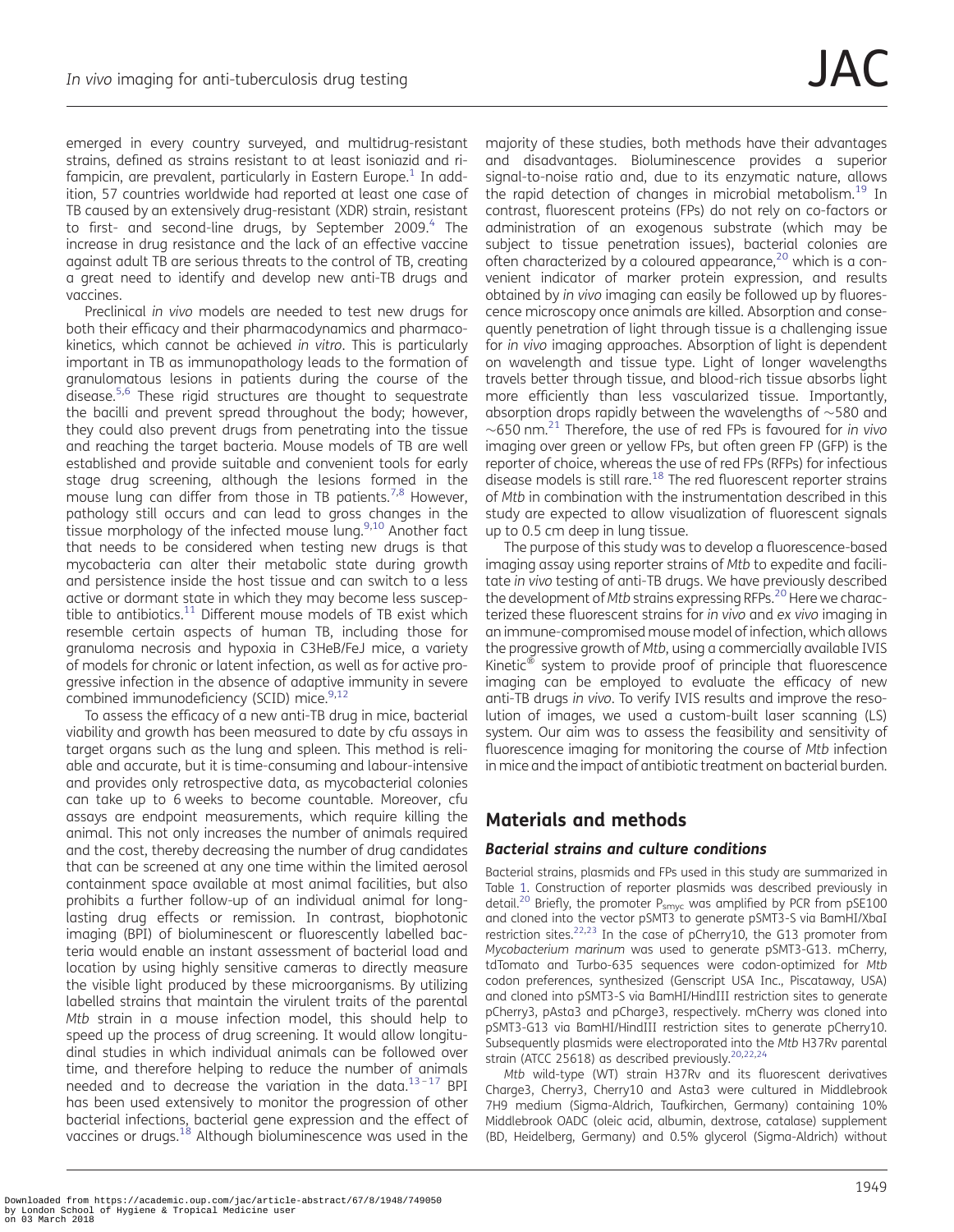<span id="page-2-0"></span>

|  |  |  |  | Table 1. Summary of bacterial strains used in this study, as described previously <sup>20</sup> |  |  |
|--|--|--|--|-------------------------------------------------------------------------------------------------|--|--|
|--|--|--|--|-------------------------------------------------------------------------------------------------|--|--|

|                     |                        |                                                              | Quantum     | <b>Excitation coefficient</b>             | Brightness of FP | $\lambda$ of FP (nm) <sup>a</sup> |     |
|---------------------|------------------------|--------------------------------------------------------------|-------------|-------------------------------------------|------------------|-----------------------------------|-----|
| Strain              | FP expressed           | Plasmid                                                      | vield of FP | of FP (M <sup>-1</sup> cm <sup>-1</sup> ) | (% of DsRed)     | ex                                | em  |
| H37Rv               | none                   | ΝA                                                           | NA.         | NА                                        | ΝA               | ΝA                                | NA. |
| Cherry3             | mCherry <sup>26</sup>  | pCherry3 (P <sub>smyc</sub> promoter; Addgene plasmid 24659) | 0.22        | 72000                                     | 27               | 587                               | 610 |
| Cherry10            | mCherry <sup>26</sup>  | pCherry10, (G13 promoter; Addgene plasmid 24664)             | 0.22        | 72000                                     | 27               | 587                               | 610 |
| Charge <sub>3</sub> | Turbo-635 $2/$         | pCharge3(P <sub>smyc</sub> promoter; Addgene plasmid 24658)  | 0.34        | 65000                                     | 37               | 588                               | 635 |
| Asta3               | tdTomato <sup>26</sup> | pAsta3 (P <sub>smvc</sub> promoter; Addgene plasmid 24657)   | 0.69        | 138000                                    | 160              | 554                               | 581 |

λ, wavelength; NA, not applicable.

<sup>a</sup>Wavelengths are represented by maxima of excitation (ex) and emission (em) spectra.

agitation or on Middlebrook 7H11 agar plates (BD) containing 10% Middlebrook OADC supplement and 0.5% glycerol. Hygromycin B (100 mg/L; Sigma-Aldrich, Gillingham, UK) was added to the culture media or plates when required, as described previously.<sup>[20](#page-11-0)</sup> Bacterial cultures were washed once with  $1 \times PBS$ , resuspended in  $1 \times PBS + 10\%$  glycerol, aliquoted, frozen and stored at  $-80^{\circ}$ C for later use. The number of viable bacteria in frozen stocks was determined by plating a series of 10-fold dilutions on 7H11 agar plates and enumeration of colonies after  $4 - 6$  weeks of incubation at 37 $^{\circ}$ C. To prepare the inocula for infection of mice, bacteria were thawed, washed once with  $1 \times PBS$  and resuspended in  $1 \times$ PBS to the required concentration.

#### Infection of animals

All experiments were performed in accordance with the German Animal Protection Law and under ABSL3 aerosol containment. Animal experiments were approved by the Ethics Committee for Animal Experiments of the Ministry for Agriculture, Environment, and Rural Areas of the State of Schleswig-Holstein (Kommission für Tierversuche/Ethik-Kommission des Landes Schleswig-Holstein) under the licenses 13–2/10 ('Analyse von Reporterstämmen des Tuberkuloseerregers'/'Analysis of reporter strains of the causative agent of tuberculosis') and 39 –4/11 ('Testung von Moxifloxacin gegen Tuberkulose mittels in vivo Imaging'/'Testing of moxifloxacin against tuberculosis by in vivo imaging').

Six- to 12-week-old CB-17 SCID mice or SCID Hairless Outbred (SHO) mice (Charles River, Germany) were anaesthetized with a ketamine (125 mg/kg, WDT, Garbsen, Germany) and Rompun (2.5 mg/kg, active ingredient xylazine; Bayer, Leverkusen, Germany) solution by intraperitoneal injection, and infected with parental Mtb H37Rv or its fluorescent derivatives in 20  $\mu$ L of PBS via the intranasal route, with inocula as indicated in the figure legends. The input inocula were confirmed by plating 10-fold dilutions onto 7H11 agar plates containing 10% OADC supplement and 0.5% glycerol, and incubating for 6 weeks at  $37^{\circ}$ C.

#### Moxifloxacin treatment

To prepare the moxifloxacin solution, 20% Captisol (w/v; Cydex Pharma, Lenaxa, USA) was dissolved in water. Moxifloxacin (Apin Chemicals Limited, Abingdon, UK) was then added to a final concentration of 5000 mg/L and the solution was sterile filtered. Mice were given seven daily doses of 50 mg/kg body weight of moxifloxacin by oral gavage, starting 1 day after infection.

#### Imaging of animals and organs

All imaging was performed in an ABSL3 aerosol containment laboratory in accordance with local safety regulations.

To increase the signal-to-noise ratio in animals used for imaging, fur was removed from the thoracic area approximately once a week. The mice were anaesthetized with a ketamine and xylazine solution by intraperitoneal injection as described above. Once fully unconscious, a depilating cream (Veet, Slough, UK) was applied and left for  $\sim$ 5 min. The cream was then removed with soft tissue paper to minimize skin irritation and the area cleaned with water and soft tissue paper to avoid non-specific fluorescence from residual cream.

On all other occasions when imaging was performed, mice were anaesthetized with 4% isoflurane gas (Actavis, Munich, Germany) and, once inside the camera chamber, anaesthesia was maintained by administering 2%–3% isoflurane through individual nose cones.

Imaging of live animals or organs was performed using either an IVIS Kinetic<sup>®</sup> imaging system (Caliper Life Sciences, Preston Brook Runcorn, UK) or a custom-built LS system. The IVIS system consisted of a cooled charge-coupled device (CCD) camera mounted onto a light-tight specimen chamber. The fluorescent excitation light was provided by a halogen lamp in combination with appropriate excitation filters. Emission filters were placed in front of the camera aperture to allow recording of specific wavelengths of light, depending on the emission spectra of the FP examined. Non-specific fluorescence was recorded by using a lower wavelength excitation filter and subtracted from original images by using the Image Math Tool in Living Image software (version 3.2, Caliper Life Sciences). The corrected image was then superimposed onto a greyscale reference photograph taken under low illumination using the Living Image software to aid the determination of the anatomical location of the signal. Fluorescence was quantified on the raw data before non-specific fluorescence was removed, by using the Region of Interest (ROI) tool in the Living Image software, where only light emanating from within a specified area was measured. Images were acquired using the following settings unless otherwise stated: excitation filter 605 nm and emission filter 660 nm (Charge3, Cherry3, Cherry10) or excitation filter 570 nm and emission filter 620 nm (Asta3); background excitation filter 465 nm; f-stop 1.2; binning 4; exposure time 3 –10 s. Fluorescence intensity was displayed on a pseudocolour spectrum (where dark red represents the lowest intensity and yellow the highest) and presented as efficiency, a measurement normalized to the incident excitation intensity (efficiency=radiance of the subject/illumination intensity). By displaying fluorescence as efficiency, images taken at different timepoints and with different exposure times could be directly compared with each other.

The LS system comprised a similar configuration, with a CCD camera (iKonM; Andor Technology, Belfast, Northern Ireland) placed on top of a light-tight specimen chamber and emission filters in front of the camera aperture. The fluorescent excitation light was provided by a 593 nm laser (RGBLase LLC, Fremont, California, USA), which was guided onto the specimen by several mirrors. Fine movement of the laser beam was controlled by a Scancube<sup>®</sup>7 scan head (Scanlab,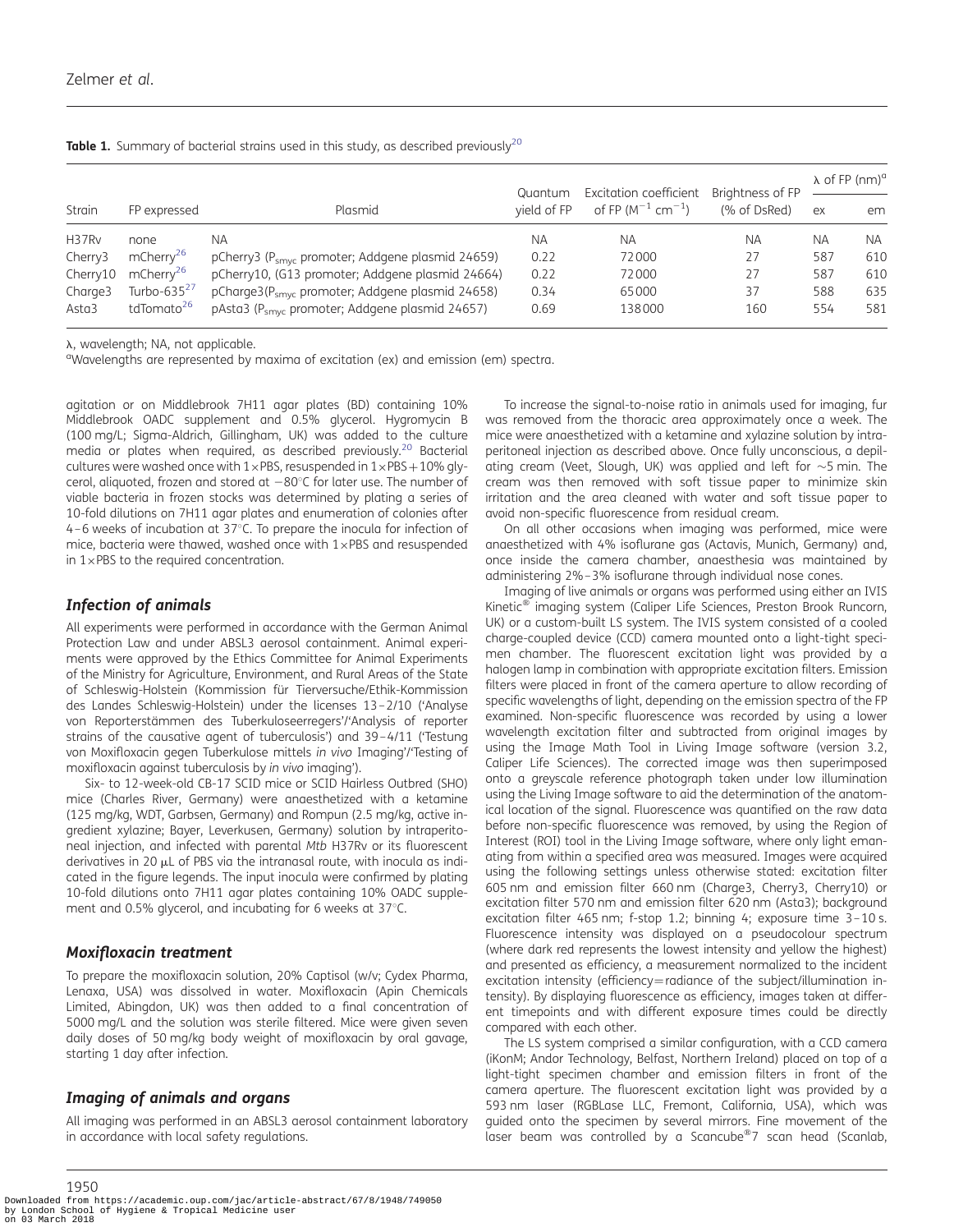Puchheim/Munich, Germany). To acquire fluorescence images, the laser was scanned across the whole specimen in one motion and a single image was acquired using a specific emission filter to capture the total fluorescence emission (centre wavelength 620 nm/bandwidth 40 nm or centre wavelength 650 nm/bandwidth 60 nm; Chroma Technology, Bellow Falls, Vermont, USA). The emission filter was then removed and another image was acquired in the same way to yield an excitation image. The fluorescence intensity was normalized by the median excitation intensity across the image using Matlab software [version 7.7.0.471 (R2008b); MathWorks, Cambridge, UK], and the normalized fluorescence image was superimposed onto a greyscale reference photograph. Images were acquired with an exposure time of 2–3 s. Fluorescence was quantified using ROI analysis. Fluorescence intensity was displayed on a pseudocolour spectrum (where blue represents the lowest intensity and yellow the highest) and presented as normalized fluorescence so that images acquired with different exposure settings could be compared directly.

When organs were imaged, they were placed as flatly as possible to allow full and consistent light penetration in order to minimize potential variation in the measurements due to different tissue thickness.

### Enumeration of bacteria in tissues

At the specified timepoints, animals were killed by cervical dislocation whilst under anaesthesia. Lungs and spleens were removed aseptically and homogenized by mechanical disruption in sterile WTA buffer consisting of 1% (w/v) BSA (Serva, Heidelberg, Germany), 1% (v/v) Tween 80 (Sigma-Aldrich) in sterile water. A cfu assay was performed by plating a series of 10-fold dilutions of tissue homogenates onto 7H11 agar plates with 10% OADC supplement and 0.5% glycerol. Bacteria were grown on non-selective media to determine the stability of FP expression by evaluating colony colour. Plates were incubated at  $37^{\circ}$ C and colonies counted after 8 –12 weeks.

## Statistical analysis

Statistical analysis was performed using GraphPad Prism version 4.02. To compare fluorescence efficiencies or cfu burden between mice infected with Mtb H37Rv WT or Mtb Charge3, a Mann–Whitney test was used. For cfu, groups of five mice were compared. Where more than two groups were compared, a Kruskal–Wallis test with Dunn's post test for multiple comparisons was performed. For analyses of in vivo fluorescence efficiency, all animals were included in each analysis. To test the correlation of cfu burden and fluorescent signal, a Pearson correlation test was performed. Linear regression analysis was used to determine the relationship between cfu and fluorescence.

# Results

### Red fluorescent proteins are stably expressed in M. tuberculosis and do not attenuate growth in vivo

Light of longer wavelengths is better suited for in vivo imaging than light of shorter wavelengths, because it penetrates deeper into the tissue and causes less autofluorescence.<sup>25</sup> We therefore chose to investigate Mtb strains expressing the RFPs mCherry (designated Cherry3 and Cherry10), Turbo-635 (designated Charge3) or tdTomato (designated Asta3) for their suitability for in vivo imaging (see Table  $1$ ).<sup>[26](#page-11-0)[,27](#page-12-0)</sup> We have previously shown that these strains express the marker proteins stably and at high levels in vitro.<sup>[20](#page-11-0)</sup> Since the expression of exogenous proteins often places a metabolic burden on the bacterial cell, which can cause attenuation of virulence, we first compared the virulence

of these strains against the parental WT strain H37Rv. CB-17 SCID mice were infected with H37Rv WT or fluorescent reporter strains via the intranasal route and the number of bacteria in lungs and spleens was determined by cfu assay of organ homogenates during the course of infection (Figure [1\)](#page-4-0). After 5 days, comparable numbers of WT, Charge3, Cherry10 and Asta3 bacteria  $(\sim 10^5 - 10^6 \text{ cftu})$  were detected in lungs of CB-17 SCID mice, whilst Cherry3 had grown significantly less than the other strains (difference compared with Cherry3: H37Rv, 38-fold, P<0.05; Charge3, 27-fold, P>0.05; Cherry10, 51-fold,  $P<0.01$ ; Figure [1a](#page-4-0)), but this difference was absent at day 20 after infection, when all fluorescent strains had reached higher mean lung cfu values than the WT (Figure [1](#page-4-0)b). Bacteria of all tested strains were found to spread to the spleen at a later timepoint of infection, and the bacterial burden of fluorescent strains was similar or higher than the WT (Figure [1](#page-4-0)c). From these data we conclude that the expression of these RFPs did not attenuate in vivo virulence of Mtb.

## Fluorescent M. tuberculosis can be detected in mouse lungs in vivo

To establish whether growth of the reporter strains could be visualized in vivo, the CB-17 SCID mice infected above (Figure [1\)](#page-4-0) were imaged at day 16 or 20 after infection using an IVIS imaging system before being killed for cfu enumeration. On day 20, specific fluorescent signals were detected in the thoracic area of four out of five mice infected with Mtb Charge3, whilst weak signals were found in two out of five mice infected with Mtb Cherry3, and no signal was observed in mice infected with Mtb Cherry10 or Asta3 (Figure [2](#page-5-0)). Mice infected with Mtb H37Rv WT were imaged under the same conditions and served as a negative control. No specific fluorescent signals were detected in the thoracic area of these animals. Non-specific fluorescence was detected in the abdominal area of some animals, which most likely originated from food in the stomach and intestinal tract. As the bacterial burden in the lungs of infected animals was comparable between the different reporter strains (Figure [1](#page-4-0)) and Mtb Charge3 produced the strongest fluorescent signal (Figure [2\)](#page-5-0), this strain was selected for further studies.

To further analyse the kinetics of infection and the limit of bacterial detection, CB-17 SCID mice were infected intranasally with Mtb Charge3, images were acquired on the IVIS system at 1, 7, 12 and 15 days post-infection, and bacterial loads in lungs and spleens were determined by cfu assay (Figure [3\)](#page-6-0). Fluorescence was quantified by ROI analysis in the Living Image software over the thoracic area on raw data before non-specific background was subtracted. One group of mice was infected with Mtb H37Rv WT and served as a negative control for fluorescence imaging. The bacterial burden in lungs and spleens increased steadily over time, reaching  $4 \times 10^7$  – 2.3 $\times 10^8$  cfu/lung of Mtb Charge3 on day 15 (Figure [3b](#page-6-0)). Bacteria could be cultured from spleens of all animals from day 13 onwards, reaching a peak of  $6 \times 10^3 - 5.5 \times 10^4$  $6 \times 10^3 - 5.5 \times 10^4$  $6 \times 10^3 - 5.5 \times 10^4$  cfu/spleen at day 15 (Figure 3c). Accordingly, the fluorescent signal emanating from the thoracic area also increased over time in mice infected with Mtb Charge3 such that on days 12 and 15 after infection Mtb Charge3 infected mice displayed significantly higher fluorescence than mice infected with Mtb H37Rv WT ( $P = 0.0043$  and  $P = 0.0020$ ,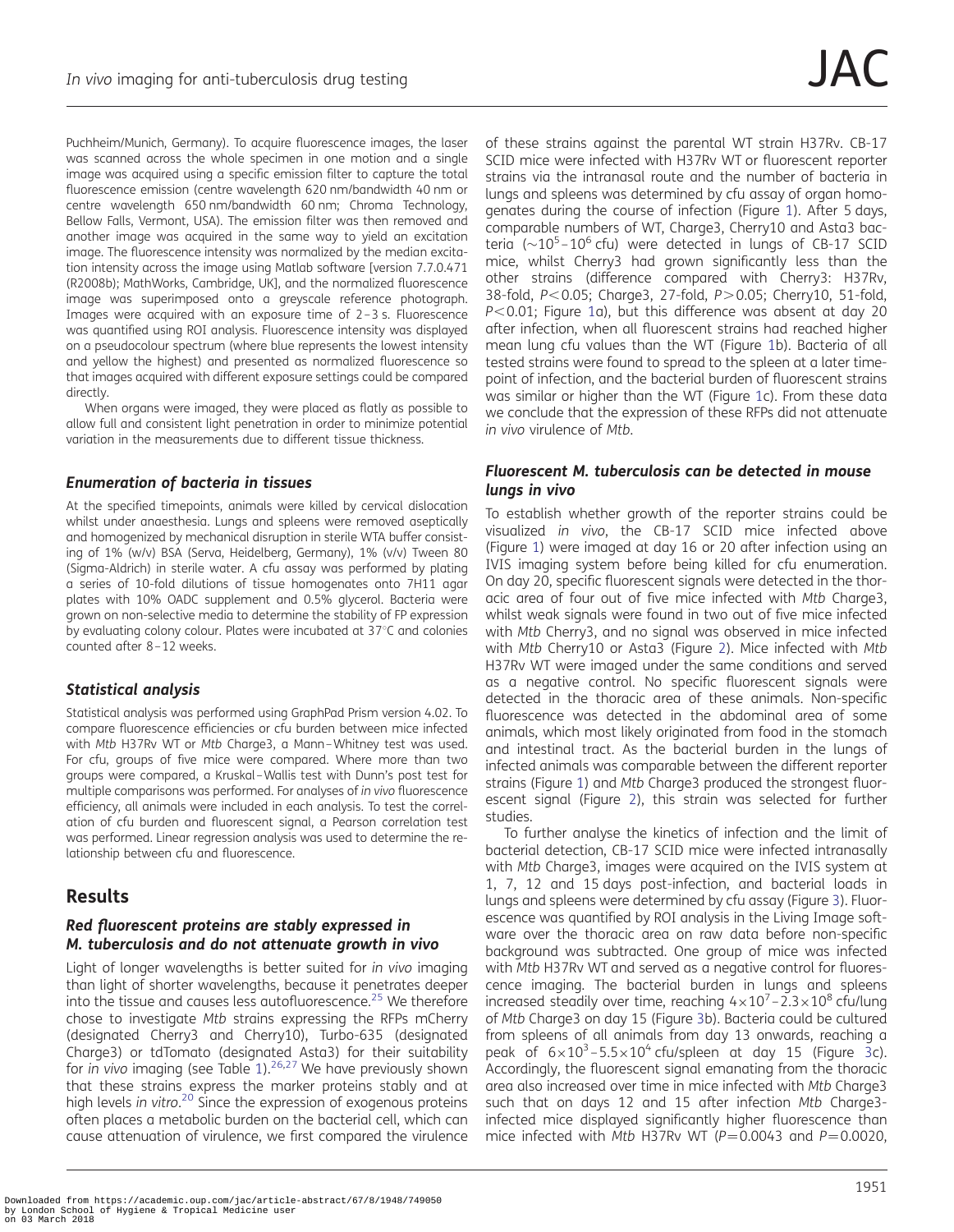<span id="page-4-0"></span>

Figure 1. Fitness testing of fluorescent reporter strains of Mtb. In two separate experiments (Exp. 1 and Exp. 2) CB-17 SCID mice ( $n=5$ ) were infected with fluorescent or WT strains of Mtb via the intranasal route. (a) cfu in lung tissue at the early timepoint (5 days after infection). (b) cfu in lung tissue at later timepoints (16 and 20 days after infection). (c) cfu in spleen tissue at later timepoints (16 and 20 days after infection). Each data point represents an individual organ, and horizontal lines represent the means. Input inocula/mouse: Exp. 1: H37Rv,  $2.9 \times 10^3$  cfu; Charge3,  $1.2 \times 10^3$  cfu; Cherry3,  $2 \times 10^3$  cfu; Cherry10,  $2.3 \times 10^3$  cfu; Exp. 2: H37Rv,  $1 \times 10^4$  cfu; Asta3,  $4 \times 10^3$  cfu. \*\*P<0.01; \*P<0.05.

respectively; Figure [3a](#page-6-0) and d). It should be noted that Figure [3\(](#page-6-0)a) depicts one representative group of mice to allow comparison of the same group of five animals over time, whilst Figure [3\(](#page-6-0)d) shows the average fluorescence measured in all animals still in the experiment at the respective timepoints. Therefore, fluorescence levels differ between Figure [3](#page-6-0)(a) and Figure [3](#page-6-0)(d). Images of the groups of mice used for determination of cfu are shown in [Figure S1 \(available as Supplementary data at](http://jac.oxfordjournals.org/lookup/suppl/doi:10.1093/jac/dks161/-/DC1) JAC Online). The fold increase in fluorescence in Mtb Charge3-infected mice over the mice infected with the non-fluorescent Mtb H37Rv WT was comparable on days 12 and 15 after infection (Figure [3](#page-6-0)d; 1.30-fold and 1.34-fold, respectively), which is in accordance with the cfu data (Figure [3](#page-6-0)b). There was no detectable signal in the spleen area, which was most likely due to the lower numbers of bacteria present in this organ. Based on the observation that a specific signal was first evident on day 12 after infection (Figure [3a](#page-6-0) and d), we estimate the detection limit of Mtb Charge3 in vivo to be  $8 \times 10^7$  cfu/lung.

Stability of FP expression was analysed for Mtb Charge3 at each timepoint when cfu were determined, by visually scoring whether bacterial colonies were coloured or not (Table [2\)](#page-7-0). More than 90% of bacteria expressed the FP throughout the course of the infection, in both lung and spleen tissues, indicating that the reporter plasmid was stably maintained in the bacteria during the infection.

#### Imaging of lung tissue ex vivo

To test whether imaging of infected lungs ex vivo could also provide a rapid way to assess bacterial burden, all lungs harvested during the experiment described in Figure [3](#page-6-0) were imaged using the IVIS system before processing for cfu (Figure [4\)](#page-7-0). Fluorescence was quantified by ROI analysis (Living Image software) and increased steadily over time in accordance with cfu data (Figure [4](#page-7-0)b). A first signal could be detected in one lung infected with Mtb Charge3 on day 7. Stronger specific signals were detected in all lungs on days 13 and 15 after infection with Mtb Charge3, whilst lungs infected with Mtb H37Rv WT did not show any specific fluorescent signal (Figure [4](#page-7-0)a). The measured fluorescence correlated well with the bacterial load in each organ ( $r = 0.7564$ ,  $P = 0.0011$ ; Figure [4c](#page-7-0)). A linear regression analysis was performed to calculate the detection limit of this assay (Figure [4c](#page-7-0)). Based on the notion that any detectable amount of reporter bacteria should emanate higher amounts of fluorescence than WT bacteria, Y was set based on the average amount of fluorescence detected in the five Mtb H37Rv WT-infected lungs. The average fluorescence measured was  $3.2 \times 10^{-5}$ , and the threshold for the background signal (Y) was arbitrarily set to  $3.5 \times 10^{-5}$ . From this, the detection limit for the excised organ was calculated as  $1.1 \times 10^7$  cfu/lung.

To further improve the sensitivity, as well as resolution of the fluorescent signal, we employed a custom-built LS system, where the laser scans across the whole organ and captures the emitted light in a single image. To test whether this system improved upon the IVIS imaging, excised lungs from CB-17 SCID mice infected with Mtb Charge3, or Mtb H37Rv WT-infected lungs as negative controls, were imaged (Figure [5\)](#page-8-0). Mice were killed on day 12, 15 or 18 after infection, their lungs aseptically removed and images of all lungs acquired on both systems. To demonstrate the range of signals measured, three lungs with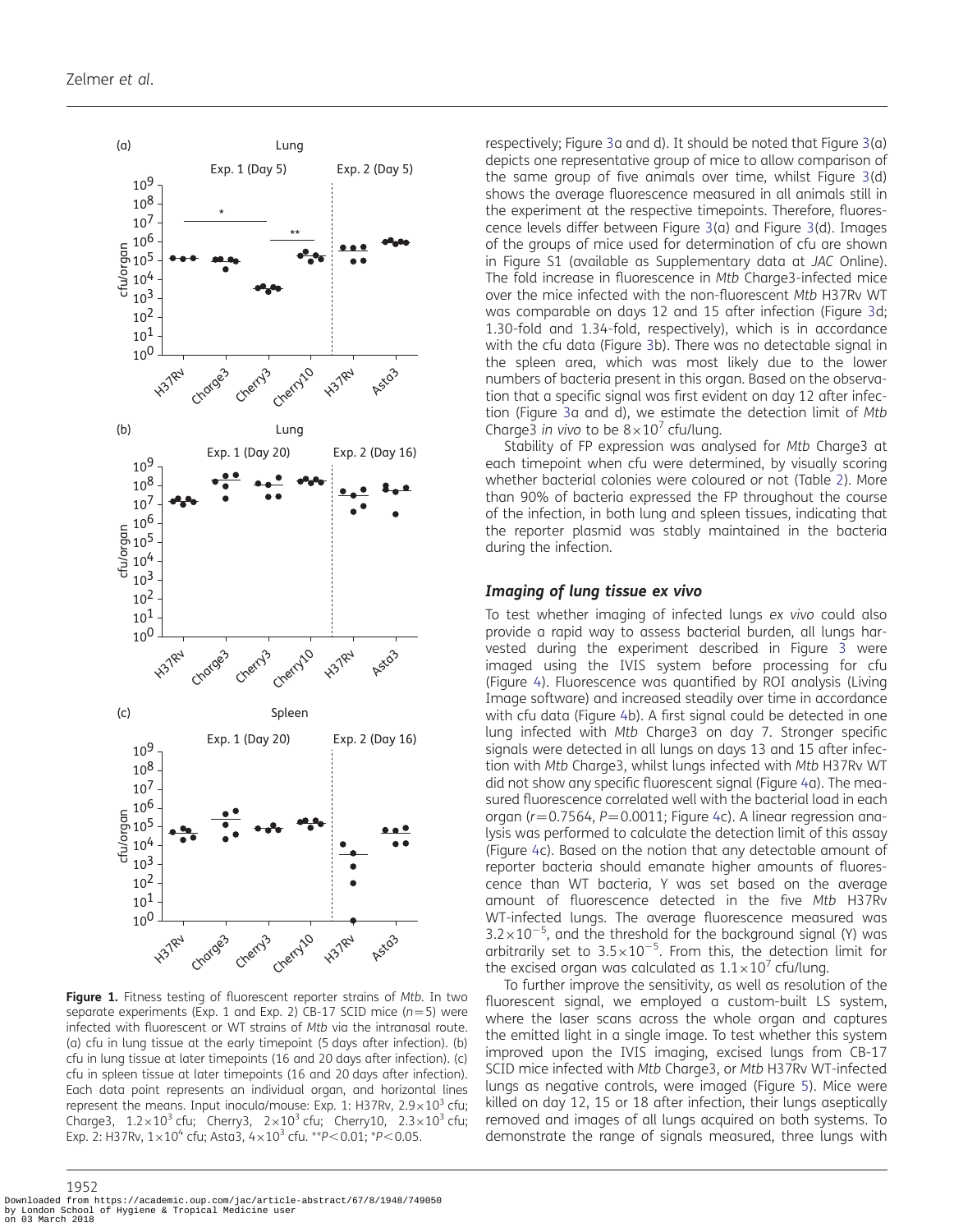<span id="page-5-0"></span>

Figure 2. In vivo imaging of Mtb reporter strains. CB-[1](#page-4-0)7 SCID mice infected in Figure 1 with Mtb Charge3, Cherry3, Cherry10, Asta3 or the parental Mtb H37Rv WT strain were imaged using the IVIS system at 16 days (d) or 20 days (a-c) post-infection. Images were taken using the following settings: (a –c) excitation filter 605 nm, emission filter 660 nm, f-stop 2, exposure time 3 s; (d) excitation filter 570 nm, emission filter 620 nm, f-stop 2, exposure time 5 s. Non-specific fluorescence was recorded using a lower excitation wavelength [(a-c) 500 nm; (d) 465 nm]. Fluorescence intensity is presented as efficiency and depicted as false colour, where dark red corresponds to the lowest intensity and yellow to the highest intensity.

low and three with high fluorescent signals are shown, with IVIS images shown in the top row and corresponding LS images of the same lung shown underneath (Figure [5](#page-8-0)a). The images taken with the LS system showed clearly superior resolution of the fluorescent signal when compared with the IVIS images. However, a difference in fluorescence intensity was not observed between the two systems, suggesting comparable sensitivity of both approaches with our current set-up.

## Ex vivo imaging for drug efficacy testing

Since ex vivo imaging of infected lungs using the IVIS system proved to be a viable method to assess bacterial burden as an alternative to cfu assays, we tested whether this was also true for the LS system, and whether both approaches could be used to document the effect of antibiotic treatment, providing a faster, more efficient way to test new anti-TB drugs. SHO mice were infected intranasally with Mtb Charge3 and given daily doses of moxifloxacin (50 mg/kg body weight) or saline by oral gavage on days 1 –7 after infection. One group of mice was infected with Mtb H37Rv WT as negative control for imaging and was given saline by oral gavage together with the rest of the mice. For each timepoint (on day 1 before treatment was started and on days 9, 19 and 28 after infection), lungs were aseptically removed and imaged in both IVIS and LS systems before processing for cfu (Figures [6](#page-9-0) and [7\)](#page-10-0).

A specific signal was detected as early as day 9 in lungs from saline-treated infected mice, and ROI analysis showed a 1.37-fold increase in fluorescence over the signals measured in lungs from moxifloxacin-treated mice using the IVIS system and a 2.07-fold increase using the LS system  $(P=0.0079$  for both; Figure [6](#page-9-0)). Fluorescence increased steadily over time in the saline-treated group up to day 28. In the moxifloxacin-treated group, fluorescence was lower than in the saline group on day 19 (2.89-fold for IVIS and 3.99-fold for LS) and day 28 (1.41-fold for IVIS and 2.33-fold for LS), but the difference was only significant on day 19 ( $P = 0.0159$  for both; Figure [6](#page-9-0)b and

c). Bacterial burden in the lungs as assessed by cfu assay increased over time in the saline-treated group, but dropped slightly up to day 19 in the moxifloxacin-treated group (2.3-fold decrease from day 1 to day 19; Figure [7a](#page-10-0)) with a significant difference between the two groups on days 9 and 19  $(P=0.0079$  and  $P=0.0159$ , respectively), but not on day 28  $(P=0.4206)$ . Data from the saline group of this experiment were used to correlate cfu to the fluorescent signals measured by either of the two imaging systems (Figure [7](#page-10-0)b and c). Better correlation was achieved when using the LS system compared with the IVIS system, although in both cases the correlation was highly significant ( $r=0.9223$ ,  $P<0.0001$  and  $r=0.7992$ ,  $P<0.0001$ , respectively). Linear regression analysis was used to calculate the detection limit of this assay (Figure [7b](#page-10-0) and c). Y was set based on the average amount of fluorescence detected in Mtb H37Rv WT-infected lungs on day 28. The measured average fluorescence ( $n=5$ ) was  $8.99 \times 10^{-6}$  for the IVIS system and 351.9 for the LS system, and the threshold for the background signal (Y) was arbitrarily set to  $1 \times 10^{-5}$  and 400, respectively. Using these values, the detection limit was calculated as  $5.90\times10^4$  cfu/lung for the IVIS system and  $7.51\times10^4$  cfu/lung for the LS system, providing  $\sim$ 1000-fold improvement over the in vivo method and corroborating comparable sensitivity of the two imaging systems.

## **Discussion**

Here we provide the first known report of detection of Mtb in live animals by fluorescence non-invasive imaging during progressive infection. We investigated the suitability for in vivo imaging of four different red fluorescent Mtb reporter strains, and found that all strains retained virulence when compared with the parental H37Rv WT strain despite the expression of plasmid-encoded FPs. While mean bacterial burdens were comparable between all strains at day 20 post-infection, we observed a strong fluorescent signal only from mice infected with the Charge3 strain. Better detectability over other reporter strains is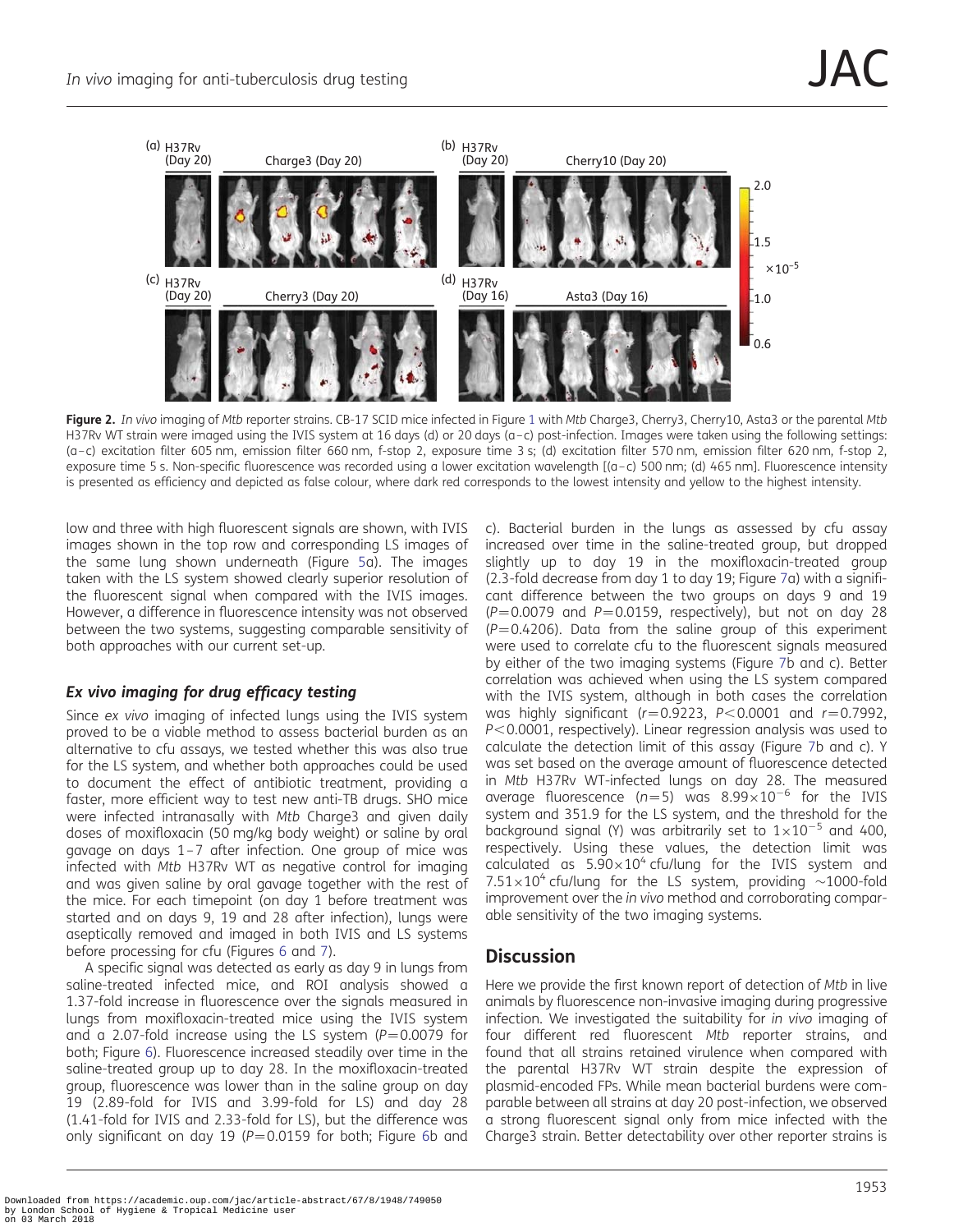<span id="page-6-0"></span>

Figure 3. Time course of infection of CB-17 SCID mice with Mtb Charge3. Groups of CB-17 SCID mice ( $n = 5$ /group) were infected via the intranasal route with Mtb Charge3 or the parental Mtb H37Rv WT strain. (a) The same representative group of five animals (indicated by M1-M5) is shown in each image. Images were acquired at the indicated timepoints with an exposure time of 10 s. Fluorescence intensity is presented as efficiency and depicted as false colour, where dark red corresponds to the lowest intensity and yellow to the highest intensity. (b) and (c) Bacterial burden of Mtb Charge3 as cfu in lung and spleen, respectively, over the course of the infection. Each data point represents an individual organ, and horizontal lines represent the means. (d) Quantification of fluorescence intensity over the thoracic area only as determined by ROI analysis. All animals were included in this analysis up to the timepoint when they were killed for cfu analysis or because they had reached their humane endpoint (Charge3 infected:  $n=25$  for days 4 and 7;  $n=20$  for day 12;  $n=15$  for day 15; H37Rv infected:  $n=5$  for all timepoints). Data are presented as means+SEM (Charge3, filled circles; H37Rv, open squares). Due to logistical constraints within the containment suite, images were acquired on day 12 after infection, whilst bacterial burden was determined the following day (day 13). Input inocula/mouse: Charge3,  $1.7\times10^4$  cfu; H37Rv,  $2\times10^3$  cfu. \*\*P<0.01. ND, not determined.

most likely due to the following two factors. Firstly, absorption of light by tissue depends on the wavelength and declines rapidly between  $\sim$ 580 and  $\sim$ 650 nm.<sup>[21](#page-11-0)</sup> Therefore, a difference of 25 nm in the maximum emission wavelength (i.e. a shift from 610 to 635 nm between mCherry and Turbo-635, respectively) will have a considerable impact on signal detection in vivo. Secondly, Mtb Charge3 was previously found to be brighter than Mtb Cherry3 and Mtb Asta3 in liquid cultures in vitro. $^{20}$  $^{20}$  $^{20}$  Based on the high level of fluorescence observed after in vivo imaging, Charge3 was chosen for further studies. We were able to visualize  $\sim$ 8×10<sup>7</sup> bacteria of Mtb Charge3 in the lungs of living animals from day 12 to day 15 after infection. This is based on detection

of the first specific signal on day 12 after infection. Specificity was defined as the significant increase in fluorescence in Mtb Charge3-infected mice over Mtb H37Rv WT-infected controls. We observed some variation of background fluorescence over time in whole Mtb H37Rv WT-infected animals. Therefore, we recommend the inclusion of a control group of mice infected with non-fluorescent bacteria at each timepoint of imaging. Importantly, Mtb Charge3 maintained stable expression of the reporter FP during the entire course of infection, as indicated by the colour of colonies grown in cfu assays. This method could therefore be useful for high-dose models of acute Mtb infection employed in drug testing or therapeutic vaccine studies.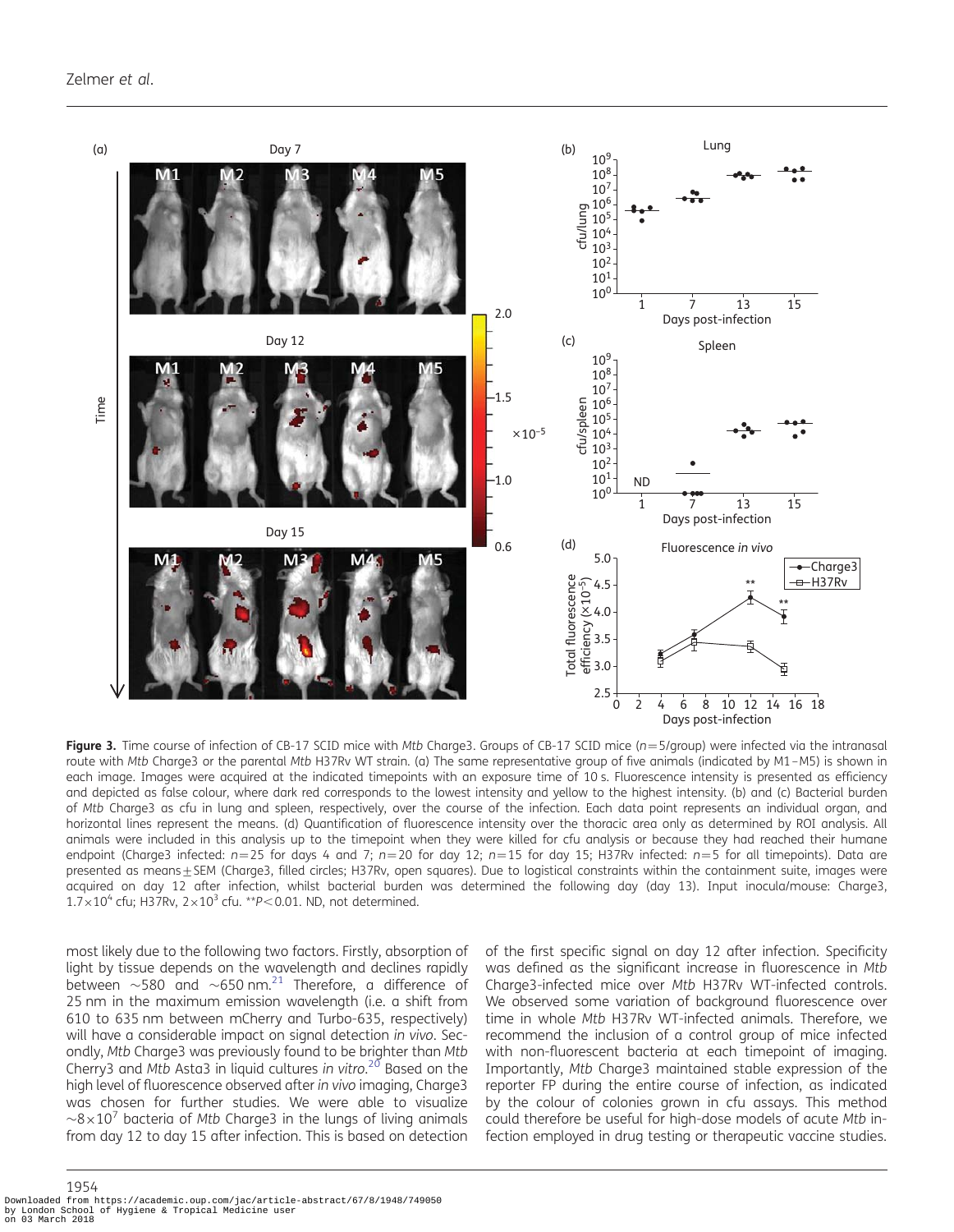<span id="page-7-0"></span>

|  |  | Table 2. Stability of marker protein expression in Mtb Charge3 |  |  |  |  |  |  |
|--|--|----------------------------------------------------------------|--|--|--|--|--|--|
|--|--|----------------------------------------------------------------|--|--|--|--|--|--|

|             | Lungs             |      | Spleen            |           |  |
|-------------|-------------------|------|-------------------|-----------|--|
| Time (days) | % coloured (mean) | SD.  | % coloured (mean) | <b>SD</b> |  |
|             | 91.4              | 5.47 | ND.               | ND        |  |
|             | 94.8              | 2.91 | <b>ND</b>         | <b>ND</b> |  |
| 13          | 93.1              | 3.11 | 91.0              | 6.67      |  |
| 15          | 93.3              | 2.96 | 94.2              | 5.95      |  |

ND, not determined.

The mean percentage of red-coloured colonies recovered from lung or spleen tissue from CB-17 SCID mice at indicated timepoints after infection is shown. The mean and SD were calculated from organs of five individual mice per timepoint. 15.0

A previous report has described imaging in the lungs of living mice of an M. bovis BCG vaccine strain expressing tdTomato, but animals were imaged immediately after infection, not allowing time for the infection to evolve naturally.<sup>28</sup> More recently, the same group developed a new method where fluorescence emitted from a reporter enzyme reaction is measured. Using this method, they were able to detect as few as  $10<sup>4</sup>$  cfu BCG and  $10<sup>6</sup>$  cfu Mtb in the lungs of living mice when substrate was given immediately after infection.<sup>[29](#page-12-0)</sup> The authors also report a significant difference in fluorescent signal after 6 days of treatment with isoniazid and rifampicin in mice infected with 10<sup>6</sup> cfu Mtb. However, this technique requires the administration of exogenous fluorogenic substrate 24 –48 h before imaging, whilst in our system imaging can be performed at any time, independently of exogenous substrate administration.

Where the detection of lower numbers of bacteria is desirable, an ex vivo approach represents a useful alternative to in vivo imaging. This is still an endpoint method where the animal has to be killed, but allows instant assessment of bacterial load and location and of the effect of a new drug or vaccine without the additional 4 –6 weeks needed for cfu assays. In this way, informed decisions regarding the infection status of the remaining animals can be made immediately during the course of an experiment, e.g. whether treatment should be initiated or delayed until a certain bacterial burden is reached. Using two different imaging systems we have shown that the bacterial burden correlates to the fluorescent signals measured in excised lungs. A high-dose infection led to a high bacterial burden in the lungs of CB-17 SCID mice, accompanied by macroscopically visible changes in lung morphology with a highly congested and inflamed appearance on days 12 and 15 after infection (data not shown). The onset of weight loss in animals (data not shown) was observed within 2 weeks after infection, and a detection limit for ex vivo lung imaging of  $1.1 \times 10^{7}$  cfu was found. In an attempt to increase sensitivity in vivo by eliminating the need to remove the animal's fur, we infected SHO mice but found that the growth kinetics of Mtb Charge3 were slower in this mouse strain when compared with those observed in CB-17 SCID mice, and specific fluorescent signals were not detected in these mice by in vivo imaging up to day 28 after infection (data not shown). The saline-treated SHO mice at this timepoint were in an earlier stage of infection compared with the CB-17 SCID mice at days 12 –15, and did not show weight



Figure 4. Ex vivo fluorescence imaging of lungs harvested from Mtb Charge3-infected mice. (a) Groups of CB-17 SCID mice  $(n=5)$  were infected intranasally with Mtb Charge3 or H37Rv WT, then animals were killed and lungs aseptically removed at 7, 13 or 15 days after infection as indicated. (b) Fluorescence (red line) was quantified by drawing an ROI over the thoracic area using Living Image software. Fluorescence is shown as efficiency. cfu data (black broken line) are the same data shown in Figure [3,](#page-6-0) but are included here for comparison. Data are presented as means $\pm$ SEM of five individual mice. (c) Correlation of cfu and fluorescence intensity of lungs shown in (a). Each data point represents an individual organ. The number of cfu X for a given fluorescence measurement Y is described by the equation shown, which was obtained from linear regression analysis. Input inocula/mouse: Charge3,  $1.7 \times 10^4$  cfu; H37Rv,  $2 \times 10^3$  cfu. r is the Pearson correlation coefficient.  $*P<0.01$ .

loss, any symptoms of disease or gross changes in the visible appearance of lung tissue at the time when ex vivo imaging of lungs was performed. Again, bacterial burden and fluorescent signals obtained from SHO mice correlated, but here a much lower limit of detection was evident, as an average bacterial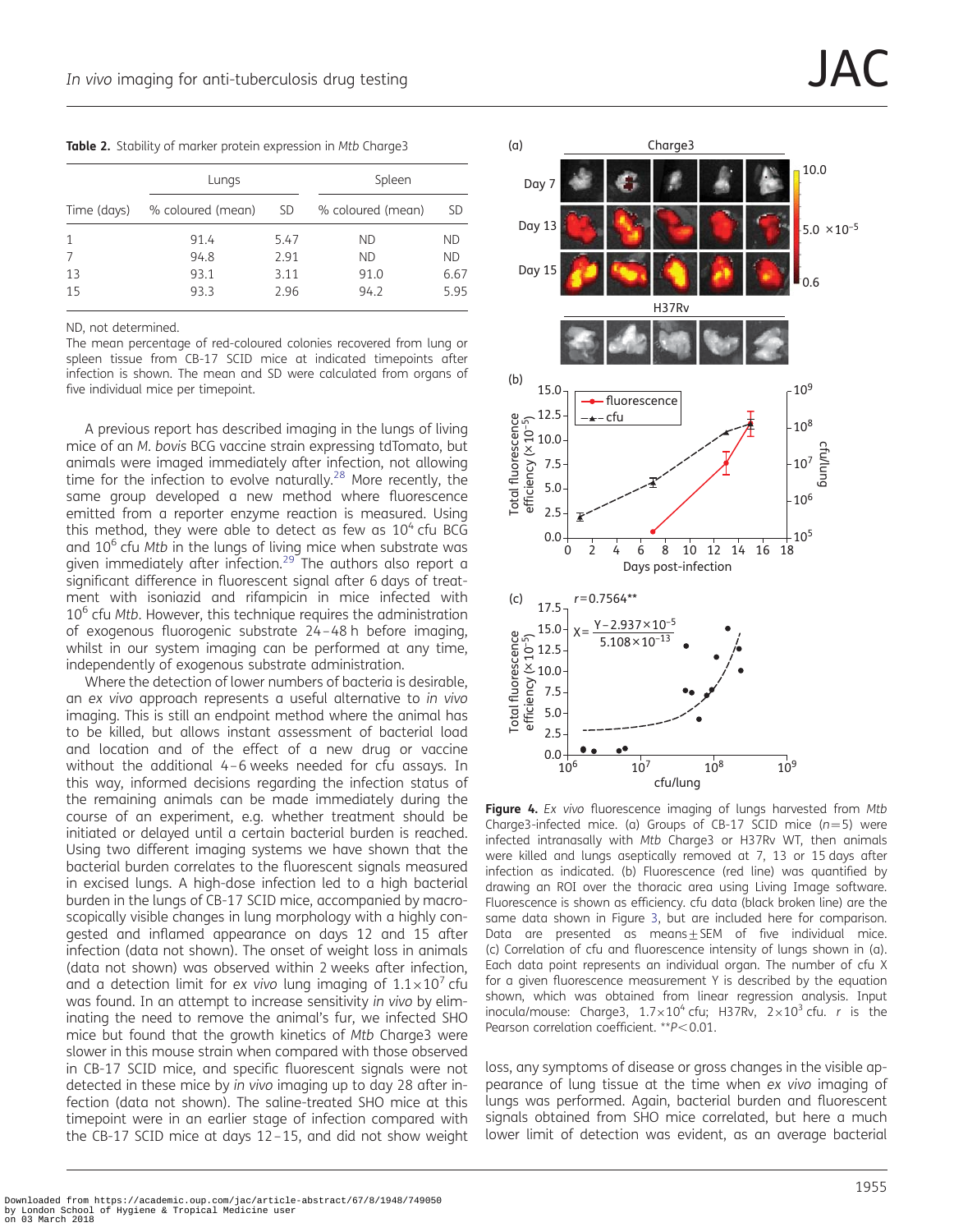<span id="page-8-0"></span>

Figure 5. Ex vivo imaging of lungs from mice infected with Mtb Charge3 or H37Rv, comparing IVIS and LS systems. (a) CB-17 SCID mice were infected with Mtb Charge3 (n=13) or Mtb H37Rv (n=3) as an imaging negative control. Mice were killed at 12, 15 or 18 days after infection, and lungs were removed and imaged in the IVIS and LS systems (emission filter 620/40 nm for LS). Representative images were chosen from days 12 and 15. Images from day 12 were chosen as examples of low fluorescence and images from day 15 provide examples of high fluorescence. IVIS images are shown in the top row, with LS images of the same lungs shown underneath. (b) Enlarged copy of images taken from day 15. Fluorescence is presented as efficiency or normalized fluorescence for the IVIS system and LS system, respectively. Input inocula/mouse: Charge3,  $4.8 \times 10^4$  cfu; H37Rv,  $2.3 \times 10^{4}$  cfu.

burden of  $2\times10^5$  cfu/lung on day 19 could be readily detected in both imaging systems, and the calculated detection limits are  $5.90\times10^4$  cfu/lung for the IVIS system and  $7.51\times10^4$  cfu/lung for the LS system. Taking into consideration both the images obtained and the calculated detection limits, and allowing a margin for error, we estimate that both imaging systems are in practice capable of detecting  $1 - 2 \times 10^5$  cfu/lung, which, however, is reduced in CB-17 SCID mice. The reason for this difference is as yet unclear. One could speculate that, due to the advanced stage of the infection in CB-17 SCID mice, the amount of FP produced by Mtb was declining, or that lung inflammation changed the physical properties of the tissue, thereby reducing tissue penetration and the detectable amount of light emitted from bacteria in this organ. Although the plasmid from which the FP is expressed is retained throughout the course of the infection, it is not possible to determine the amount of fluorescence emanating from individual bacteria at the time of imaging using a cfu assay. In our opinion, the SHO mouse is better suited for the TB experiments proposed here due to the slower infection dynamics and no macroscopically visible changes in lung morphology at days 9 and 19 after infection.

All experiments in this study were performed using immunodeficient animals. Whilst detection of Mtb fluorescent reporter strains in immune-competent mice using in vivo imaging will be challenging due to lower bacterial loads, we expect that our ex vivo imaging approach in combination with a high-dose infection and early treatment may also be employed for drug efficacy testing under immune pressure. The assay proposed here is aimed at fast, preliminary assessment of new anti-tuberculosis compounds. Gross pathological changes of lung tissue which are only occurring later in infection are unlikely to influence detection limits significantly. The detection limits we report here

are determined by variables of the experimental set-up, such as the sensitivity of currently available CCD cameras and brightness and wavelength of FPs. In future, the development of more sensitive hardware and detection methods and new, bright nearinfrared FPs will surely improve on the current detection limits.<sup>[30](#page-12-0),[31](#page-12-0)</sup>

When comparing the IVIS and LS systems, no difference in sensitivity was found. However, spatial resolution of the fluorescent signal was superior in the LS system compared with the IVIS system. This could facilitate more detailed localization of mycobacteria within the lung tissue, e.g. to determine where bacteria remain in the lung after antibiotic treatment or from where samples should be taken for follow-up studies by microscopy. Other differences between the two systems include ease of use, image collection time per animal and flexibility of the hardware set-up. With its commercial nature, the IVIS system is very user friendly and the software is intuitive, offering simple and time-efficient experimental set-up and operation; however, the hardware set-up has limited flexibility. In contrast, the LS system is custom-built, making it slightly more difficult to use, but its flexible set-up, including laser lines and emission filters, can be freely adjusted and optimized according to the user's requirements. In essence, the IVIS system is ideal for quick acquisition of low-resolution images, whilst the LS system is capable of producing more detailed images but with greater time expenditure.

To develop an efficient assay to test new antibiotics in vivo, we adopted an infection model recently developed by Rullas et al.,  $32$ in which antibiotic treatment of mice is initiated 1 day after infection and the effect assessed 8 days later. In that study, moxifloxacin in particular gave very reproducible results and was therefore used here to validate our imaging approach. Indeed, after administering only seven daily doses of the drug,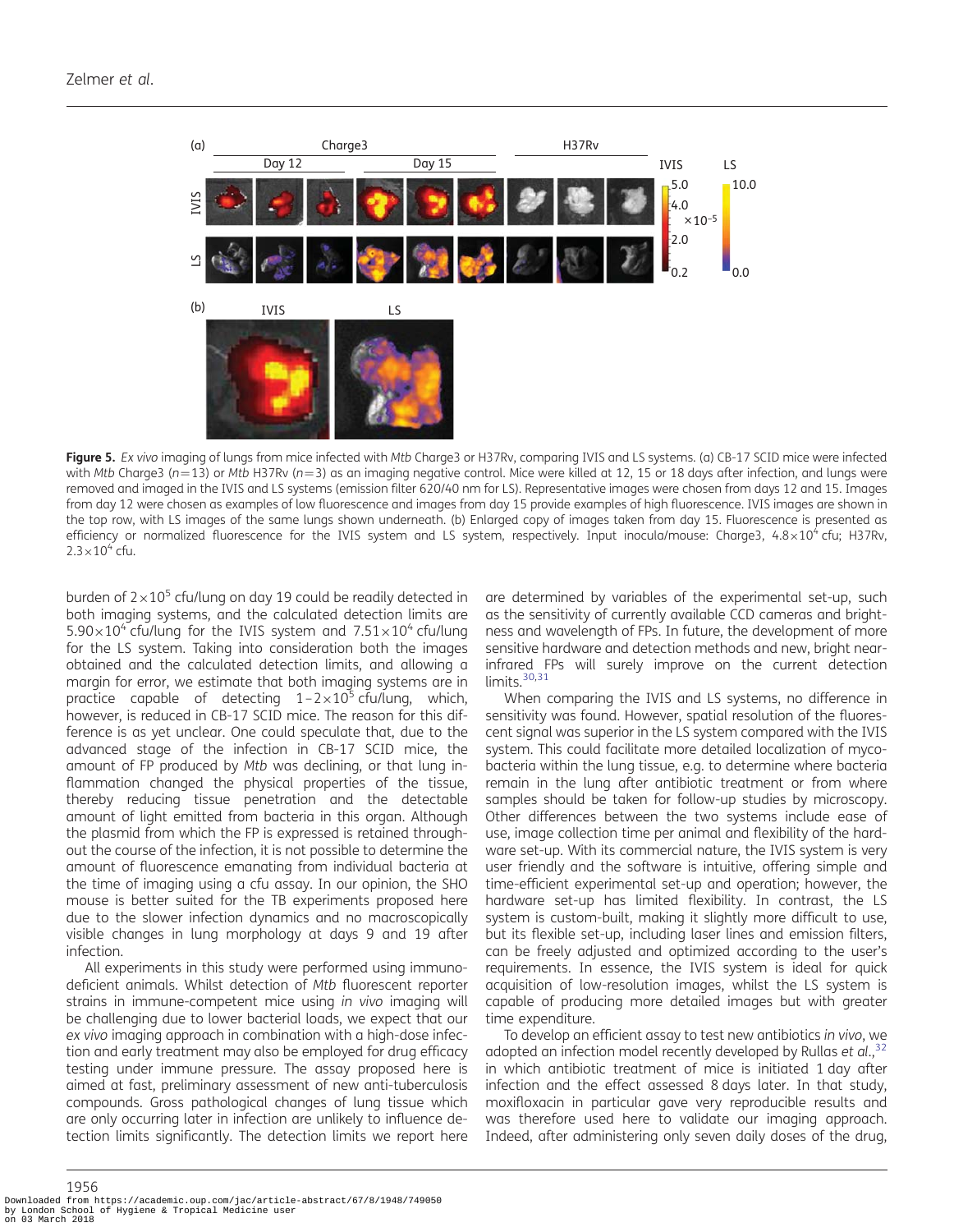$\sqrt{ }$ 

 $\bigcap$ 

<span id="page-9-0"></span>

Figure 6. Ex vivo imaging of lungs from SHO mice infected with Mtb Charge3 and treated with moxifloxacin or saline. (a) Groups of SHO mice ( $n=5$ ) were infected intranasally with Mtb Charge3 or H37Rv and given seven daily doses of either saline or moxifloxacin by oral gavage on days 1–7 after infection, and lungs were aseptically removed at 1, 9, 19 or 28 days after infection. Lungs were then imaged in the IVIS and LS systems. Images acquired with the IVIS system are shown on the left and images of the same lungs acquired with the LS system are shown on the right. Fluorescence is presented as efficiency or normalized fluorescence for the IVIS system and LS system, respectively. Note that different scales were used for the LS images on days 1 and 9 and days 19 and 28. (b) and (c) Fluorescence was quantified over time by ROI analysis using Living Image or Matlab software. Data are presented as means ± SEM of individual lungs shown in (a) (saline, filled squares; moxifloxacin, open squares). Input inocula/mouse: Charge3, H37Rv, 3.1×10<sup>3</sup> cfu. \*P<0.01; \*P<0.05; ns (not significant)  $P > 0.05$ .

1957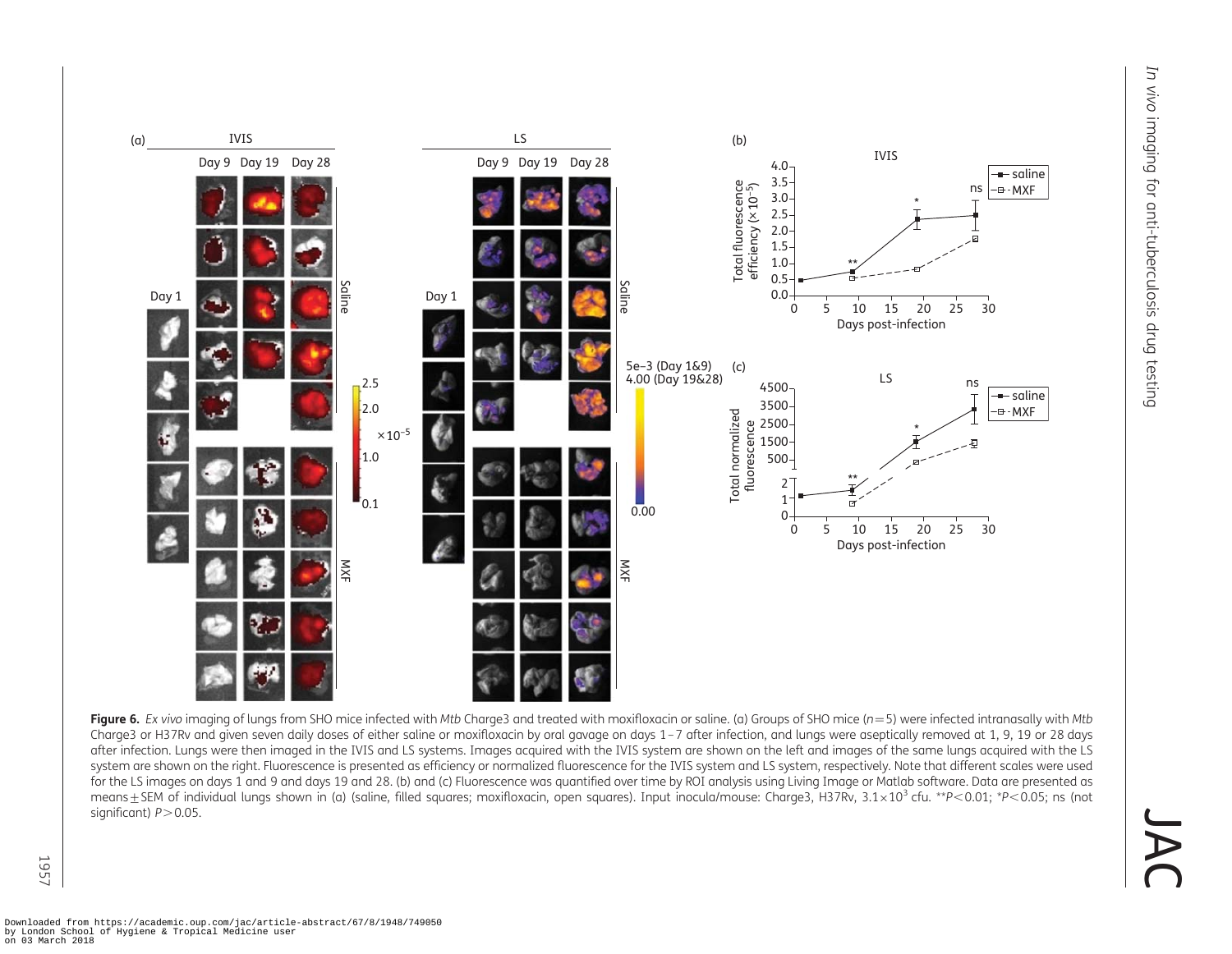<span id="page-10-0"></span>

Figure 7. Bacterial burden of lungs from SHO mice infected with Mtb Charge3 and treated with moxifloxacin or saline. (a) Lungs of mice from Figure [6](#page-9-0) were assayed for bacterial burden at different timepoints after treatment with saline (filled circles) or moxifloxacin (open circles) as indicated. Each data point represents an individual organ and horizontal lines represent the means. (b) and (c) Correlation of cfu in lungs of saline-treated mice to fluorescence measurements of lungs ex vivo using the IVIS or LS system. Each data point represents an individual organ. The number of cfu X for a given fluorescence measurement Y is described by the equations shown, which were obtained from linear regression analysis. r is the Pearson correlation coefficient. \*\*\* $P< 0.001$ ; \*\* $P< 0.01$ ; \* $P< 0.05$ ; ns (not significant) P $> 0.05$ .

we found a significant difference in fluorescence between lungs from saline- and moxifloxacin-treated mice on days 9 and 19 after infection using both the IVIS and the LS system. The difference between the treated and control groups at day 19 was more pronounced than at day 9, and was greater using the LS system compared with the IVIS system (3.99-fold and 2.89-fold, respectively). Notably, the measurements obtained with the IVIS system showed less variation between individual

mice within each group. The bacterial load in lungs paralleled the fluorescent signal intensities, with the exception of the moxifloxacin-treated group on day 19 after infection, when the number of bacteria was decreased, whilst the fluorescence was increased compared with day 9. This phenomenon could be explained by the presence of two sub-populations of bacteria, one that still carries the FP and is viable but non-culturable, and another that multiplies while expressing the FP. This could result in the net number of bacteria detected in the cfu assay staying at approximately the same level whilst overall fluorescence increases. As a consequence, the correlation between cfu and fluorescence in the moxifloxacin-treated mice was less stringent and only data from saline-treated mice were included to calculate the detection limits. It has recently been shown for Salmonella that a substantial fraction of intracellular bacteria are viable but do not proliferate, a scenario also imaginable for Mtb, as it is well known that Mtb bacilli can enter a dormant-like state inside the host. $11,33$  $11,33$  With the methods used in this study it is not possible to determine the metabolic state of the bacilli in vivo or the influence of the metabolic state on fluorescence intensity. We can, however, exclude fluorescence signals from residual FPs after mycobacterial cell death since treatment with bactericidal antibiotics in vitro led to rapid loss of fluorescence.<sup>20</sup> Importantly, the significant difference between bacterial numbers determined by cfu assay in moxifloxacin-treated and control mice on days 9 and 19, but not on day 28, mirrors the differences in fluorescence intensities measured and underscores the validity of our imaging assay.

In vivo testing of anti-TB drugs is time-consuming and expensive because most current models are designed to mimic therapy in humans as closely as possible, keeping the initial infectious dose low and initiating treatment 2 –4 weeks after infection, when a high bacterial burden in the lung is reached. $34-37$  $34-37$ Subsequent treatment is given for several weeks or months, and experiments usually include a relapse group to test whether a drug has sterilizing capability, which further extends the duration of the whole experiment up to 4 months or more. Our assay aims at fast, preliminary in vivo assessment of new anti-TB drugs by screening for activity of compounds against replicating bacteria, which could guide subsequent longer term in vivo studies, including combinatorial therapy. Other fast assays designed for similar purposes include the use of interferon  $\gamma$ -knockout mice, in which Mtb grows rapidly when left untreated, and therefore activity of a new drug can be assessed after only eight treatment doses by the difference in bacterial burden in the treated and untreated groups.<sup>[38](#page-12-0)</sup> However, treatment is only started 18 days after infection following a low-dose Mtb infection, and requires a further 4 weeks for completion of the cfu assay. Therefore, the whole assay takes 8 weeks to complete. Our assay indicates after 19 days whether a new drug has anti-TB activity or not. Furthermore, the location of the mycobacteria can be determined, while lengthy cfu assays can be cut out of the testing process. More recently, the use of intravenous infection with Mycobacterium smegmatis as a fast-growing model organism for anti-TB drug testing has been suggested, $39$ although in this model bacterial load was highest in the spleens, and not lungs, of mice. It therefore does not represent a typical Mtb infection, which manifests mainly in the lungs.

To extend the fluorescent Mtb reporter system to isolates of more relevance for drug testing, Carroll and Parish have also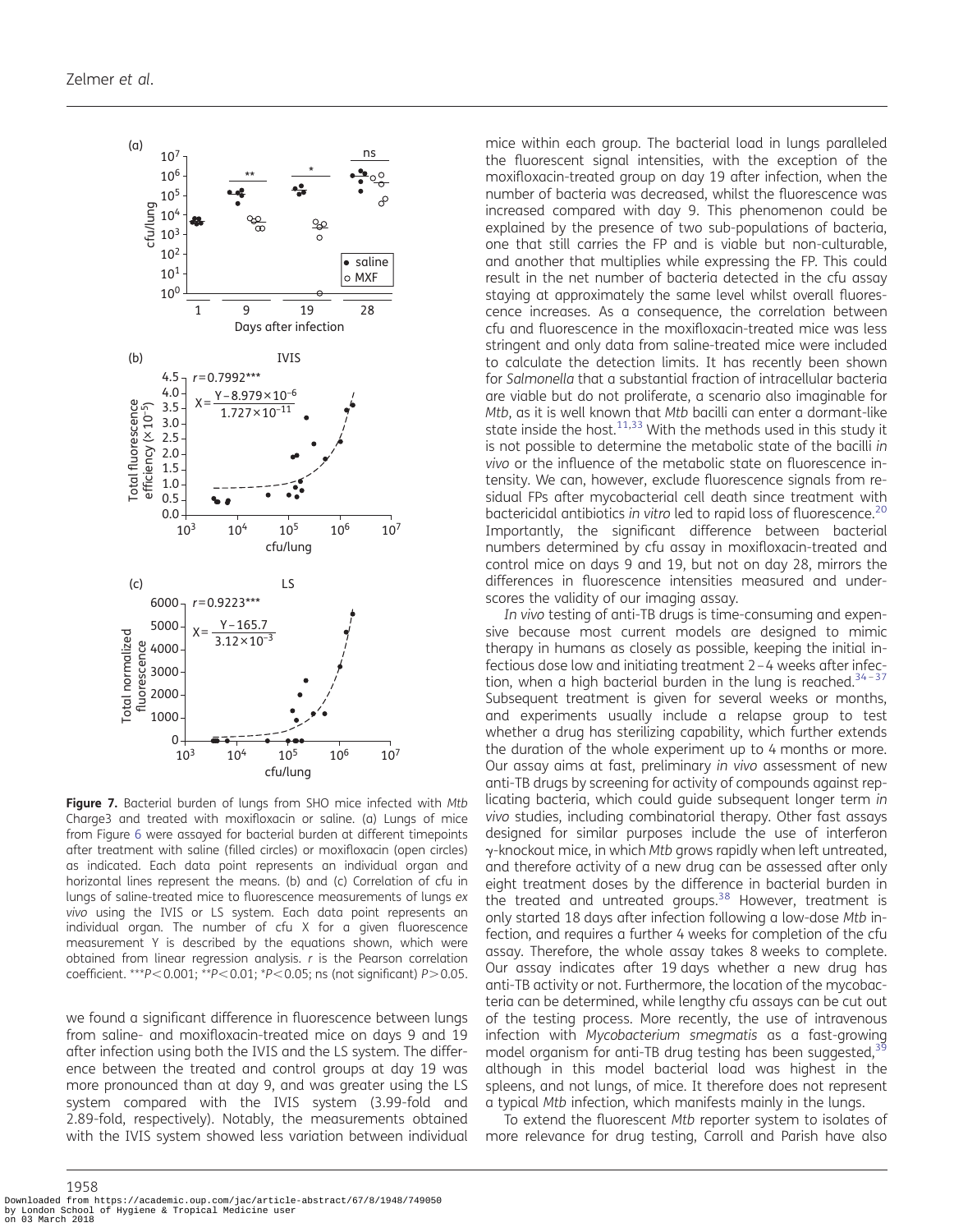<span id="page-11-0"></span>produced fluorescent derivatives of the clinical isolate Mtb CDC1551 (P. Carroll and T. Parish, unpublished data). Differences in the stability and protein expression of this strain were not observed when compared with Mtb H37Rv, suggesting that our system is transferable to clinical and even drug-resistant isolates of Mtb.

In summary, we have presented evidence that fluorescent reporter strains of Mtb can be visualized by non-invasive optical imaging in living animals at the late stage of an acute, progressive infection in immunodeficient mice. We have also shown that ex vivo imaging of target organs such as the lung is a useful and time-efficient method with which to assess bacterial burden and location within the organ with increased sensitivity compared with in vivo imaging of whole animals. This ex vivo method allowed us to visualize and quantify the effect of antibiotic treatment using either an IVIS system or a custom-built LS system. These imaging assays based on fluorescent Mtb reporter strains can now provide novel tools for the analysis of new drugs, in order to speed up the process of identifying promising candidates for the treatment of TB.

## Acknowledgements

We would like to thank Robert Gilbert and James Gates from the Biological Services Facility at the London School of Hygiene and Tropical Medicine for their continuous, excellent technical and logistical support, and all members of the Biological Services Facility at the Research Centre Borstel for animal husbandry. We would further like to thank Dr Karsten Stamer for stimulating and helpful discussions and the rest of the Cellular Microbiology group at the Research Centre Borstel for kindly accommodating A. Z. to carry out experiments.

# Funding

This work was supported by the Bill and Melinda Gates Foundation TB Drug Accelerator Programme to the Imaging TB consortium (grant number OPP42786).

# Transparency declarations

None to declare.

# Supplementary data

[Figure S1 is available as Supplementary data at](http://jac.oxfordjournals.org/lookup/suppl/doi:10.1093/jac/dks161/-/DC1) JAC Online [\(http://jac.](http://jac.oxfordjournals.org/) [oxfordjournals.org/](http://jac.oxfordjournals.org/)).

# References

1 WHO. Tuberculosis. [http://www.who.int/mediacentre/factsheets/fs104/](http://www.who.int/mediacentre/factsheets/fs104/en/index.html) [en/index.html](http://www.who.int/mediacentre/factsheets/fs104/en/index.html) (23 September 2011, date last accessed).

2 Rowland R, McShane H. Tuberculosis vaccines in clinical trials. Expert Rev Vaccines 2011; 10: 645–58.

3 Colditz GA, Brewer TF, Berkey CS et al. Efficacy of BCG vaccine in the prevention of tuberculosis. Meta-analysis of the published literature. JAMA 1994; 271: 698-702.

4 WHO. Map: Available Data on Anti-TB Drug Resistance, 2010. [http://](http://www.who.int/tb/challenges/mdr/drs_maps_feb2011.pdf) [www.who.int/tb/challenges/mdr/drs\\_maps\\_feb2011.pdf](http://www.who.int/tb/challenges/mdr/drs_maps_feb2011.pdf) (23 September 2011, date last accessed).

5 Dorhoi A, Reece ST, Kaufmann SH. For better or for worse: the immune response against Mycobacterium tuberculosis balances pathology and protection. Immunol Rev 2011; 240: 235–51.

6 Russell DG, Cardona PJ, Kim MJ et al. Foamy macrophages and the progression of the human tuberculosis granuloma. Nat Immunol 2009; 10:  $943 - 8$ .

7 Tsai MC, Chakravarty S, Zhu G et al. Characterization of the tuberculous granuloma in murine and human lungs: cellular composition and relative tissue oxygen tension. Cell Microbiol 2006; 8: 218-32.

8 Orme IM. The mouse as a useful model of tuberculosis. Tuberculosis (Edinb) 2003; 83: 112–5.

9 Harper J, Skerry C, Davis SL et al. Mouse model of necrotic tuberculosis granulomas develops hypoxic lesions. J Infect Dis 2012; 205: 595-602.

10 Apt A, Kramnik I, Man and mouse TB: contradictions and solutions. Tuberculosis (Edinb) 2009; 89: 195–8.

11 Ehlers S. Lazy, dynamic or minimally recrudescent? On the elusive nature and location of the Mycobacterium responsible for latent tuberculosis. Infection 2009; 37: 87 –95.

12 Patel K, Jhamb SS, Singh PP. Models of latent tuberculosis: their salient features, limitations, and development. J Lab Physicians 2011; 3: 75–9.

13 Contag CH, Contag PR, Mullins JI et al. Photonic detection of bacterial pathogens in living hosts. Mol Microbiol 1995; 18: 593–603.

14 Wiles S, Robertson BD, Frankel G et al. Bioluminescent monitoring of in vivo colonization and clearance dynamics by light-emitting bacteria. Methods Mol Biol 2009; 574: 137–53.

15 Hardy J, Margolis JJ, Contag CH. Induced biliary excretion of Listeria monocytogenes. Infect Immun 2006; 74: 1819–27.

16 Zhao M, Yang M, Baranov E et al. Spatial-temporal imaging of bacterial infection and antibiotic response in intact animals. Proc Natl Acad Sci USA 2001; 98: 9814–8.

17 Zhao M, Yang M, Li XM et al. Tumor-targeting bacterial therapy with amino acid auxotrophs of GFP-expressing Salmonella typhimurium. Proc Natl Acad Sci USA 2005; 102: 755-60.

18 Andreu N, Zelmer A, Wiles S. Noninvasive biophotonic imaging for studies of infectious disease. FEMS Microbiol Rev 2011; 35: 360–94.

19 Gordon S, Chung G, Andrew P. The application of bacterial luciferase as a reporter gene in mycobacteria. Methods Mol Biol 1998; 101: 235–43.

20 Carroll P, Schreuder LJ, Muwanguzi-Karugaba J et al. Sensitive detection of gene expression in mycobacteria under replicating and non-replicating conditions using optimized far-red reporters. PLoS One 2010; 5: e9823.

21 Deliolanis NC, Kasmieh R, Wurdinger T et al. Performance of the red-shifted fluorescent proteins in deep-tissue molecular imaging applications. J Biomed Opt 2008; 13: 044008.

22 O'Gaora P. Expression of genes in mycobacteria. In: Parish T, Stoker N, eds. Mycobacteria Protocols. Totowa: Humana Press, 1998; 261–73.

23 Guo XV, Monteleone M, Klotzsche M et al. Silencing Mycobacterium smegmatis by using tetracycline repressors. J Bacteriol 2007; 189: 4614–23.

24 O'Gaora P. Expression of genes in mycobacteria. In: Parish T, Stoker N, eds. Mycobacteria Protocols. Totowa: Humana Press, 1998; 129–44.

25 Rice BW, Cable MD, Nelson MB. In vivo imaging of light-emitting probes. J Biomed Opt 2001; 6: 432–40.

26 Shaner NC, Campbell RE, Steinbach PA et al. Improved monomeric red, orange and yellow fluorescent proteins derived from Discosoma sp. red fluorescent protein. Nat Biotechnol 2004; 22: 1567–72.